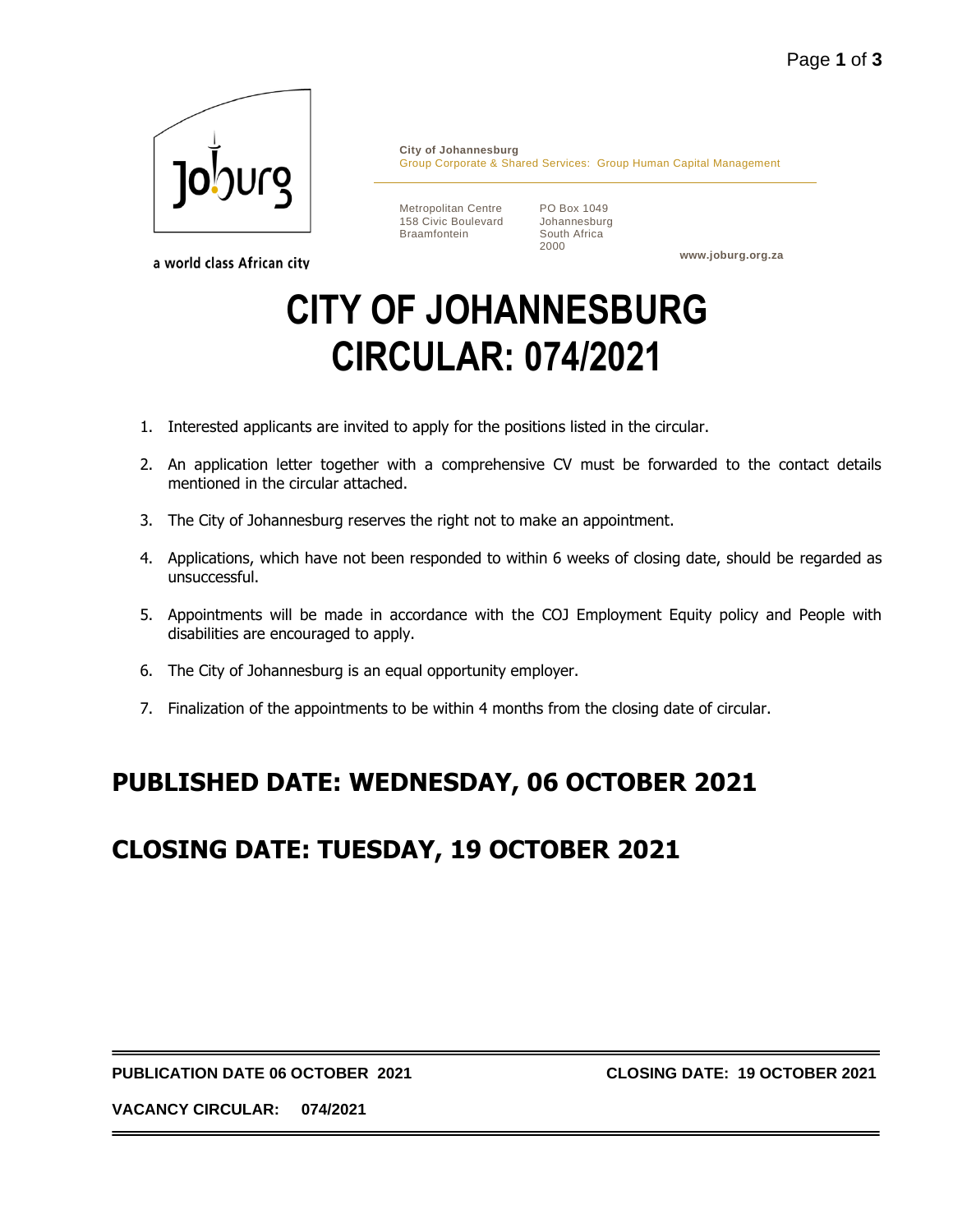## **PERMANENT POSITIONS**

#### **This Vacancy is open to External Applicants AND Employees of the City of Johannesburg**

|  | Department:          | Housing                                         |
|--|----------------------|-------------------------------------------------|
|  | Branch:              | <b>Public Housing Programme</b>                 |
|  | Designation:         | <b>Officer: Community Facilitation</b>          |
|  | <b>Salary Range:</b> | R22 215.52 pm (basic salary excluding benefits) |

#### **Appointment Requirements**

- Grade 12 / NQF level 4 plus Diploma in Public Management, Programme/Project Management, Town Planning, Human Settlement at NQF Level 6
- 1 3 years' experience in Community work and/or Project Management in Local Government environment.

**Primary Function:** Coordinate and assist with facilitation effective community engagement in accordance with the National Housing Code (2009) to enhance relationship with all stakeholders in the development of enhance relationship with all stakeholders in the developments of Human Settlements projects implemented by the Housing Department within the City of Johannesburg.

**Key Performance Areas:** Assisting with the develop the Community Engagement Strategy in line with the relevant National, Provincial and City of Johannesburg strategy, policy and legislation. Support and assisting with community engagement / participation I the human settlements developments projects activities (Land Investigation, development of layout plan, Surveyor General, Engineering Services design, construction of engineering services, beneficiary management and security of tenure). Support and assist with arrangement of public meetings, street committees, block committees (creating awareness on human settlements Programmes e.g., UISP), Provide support or technical support (e.g compile reports and documents) of steering committees and community meeting and workshop to monitor human settlements projects and to account to communities and the City of Johannesburg.

**Leading Competencies:** Knowledge of Municipal environment-built environment and Human Settlement environment. Knowledge of relevant standards as well as the statutory and regulatory framework within which the human settlements developments are implemented.

**Core Competencies:** Computer Literacy (Microsoft Programmes). Group dynamics (and group management). Time Management skills. Facility Management skills. Dispute Resolution Skills. Coordinating skills. Communication and Stakeholders Engagement skills. Presentation skills (verbal and written). Conflict management. Listening skills.

*This is an employment equity targeted position and preference will be given to, Indian Males, White Males, Indian Females and White Females, including people with disabilities.*

**Contact Person**: Ndivhuwo Mphephu **Tel No: (**011) 018 6661 **Workplace:** 222 Smith Street**,** Braamfontein All applications will be through the website using this link:

<https://share.hsforms.com/1lq896Ka4RmGOJyFpDm0k1w469tl>

Or visit [www.joburg.org.za](http://www.joburg.org.za/) and click on Vacancies.

**PUBLICATION DATE 06 OCTOBER 2021 CLOSING DATE: 19 OCTOBER 2021**

**VACANCY CIRCULAR: 074/2021**